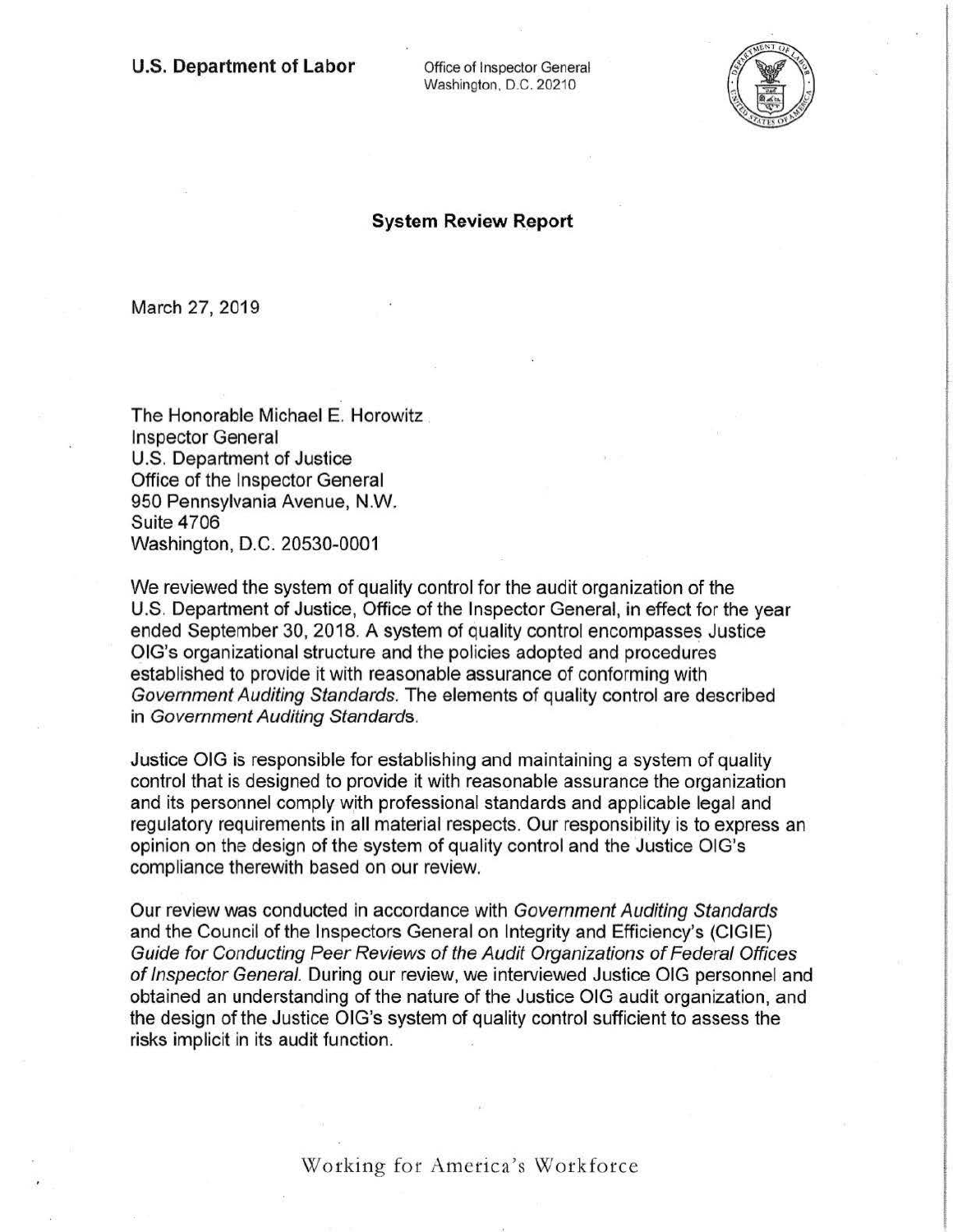Based on our assessments, we selected audits and attestation engagements, collectively referred to as "audits," and administrative files to test for conformity with professional standards and compliance with Justice OIG's system of quality control. The audits selected represented a reasonable cross-section of the Justice OIG audit organization, with emphasis on higher-risk audits. Prior to concluding the peer review, we reassessed the adequacy of the scope of the peer review procedures and met with Justice OIG management to discuss the results of our review. We believe the procedures we performed provide a reasonable basis for our opinion.

In performing our review, we obtained an understanding of the system of quality control for the Justice OIG audit organization. In addition, we tested compliance with the Justice OIG's quality control policies and procedures to the extent we considered appropriate. These tests covered the application of the Justice OIG's policies and procedures on selected audits. Our review was based on selected tests; therefore, it would not necessarily detect all weaknesses in the system of quality control or all instances of noncompliance with it.

There are inherent limitations in the effectiveness of any system of quality control. Therefore, noncompliance with the system of quality control may occur and not be detected. Projection of any evaluation of a system of quality control to future periods is subject to the risk that the system of quality control may become inadequate because of changes in conditions, or because the degree of compliance with the policies or procedures may deteriorate.

Enclosure 1 to this report identifies the Justice OIG office that we visited and the audits we reviewed. Enclosure 2 is your Assistant Inspector General for Audit's response to the draft report in its entirety.

In our opinion, the system of quality control for the audit organization of the Justice OIG, in effect for the year ended September 30, 2018, has been suitably designed, and complied with, to provide the Justice OIG with reasonable assurance of performing and reporting in conformity with applicable professional standards in all material respects. Audit organizations can receive a rating of pass, pass with deficiencies, or fail. The Justice OIG has received an External Peer Review rating of pass.

In addition to reviewing its system of quality control to ensure adherence with Government Auditing Standards, we applied certain limited procedures per guidance established by CIGIE related to the Justice OIG's monitoring of audits performed by independent public accountants (IPAs) under contract where the IPA served as the auditor. It should be noted that monitoring of audits performed by IPAs is not an audit and, therefore, is not subject to the requirements of Government Auditing Standards. The purpose of our limited procedures was to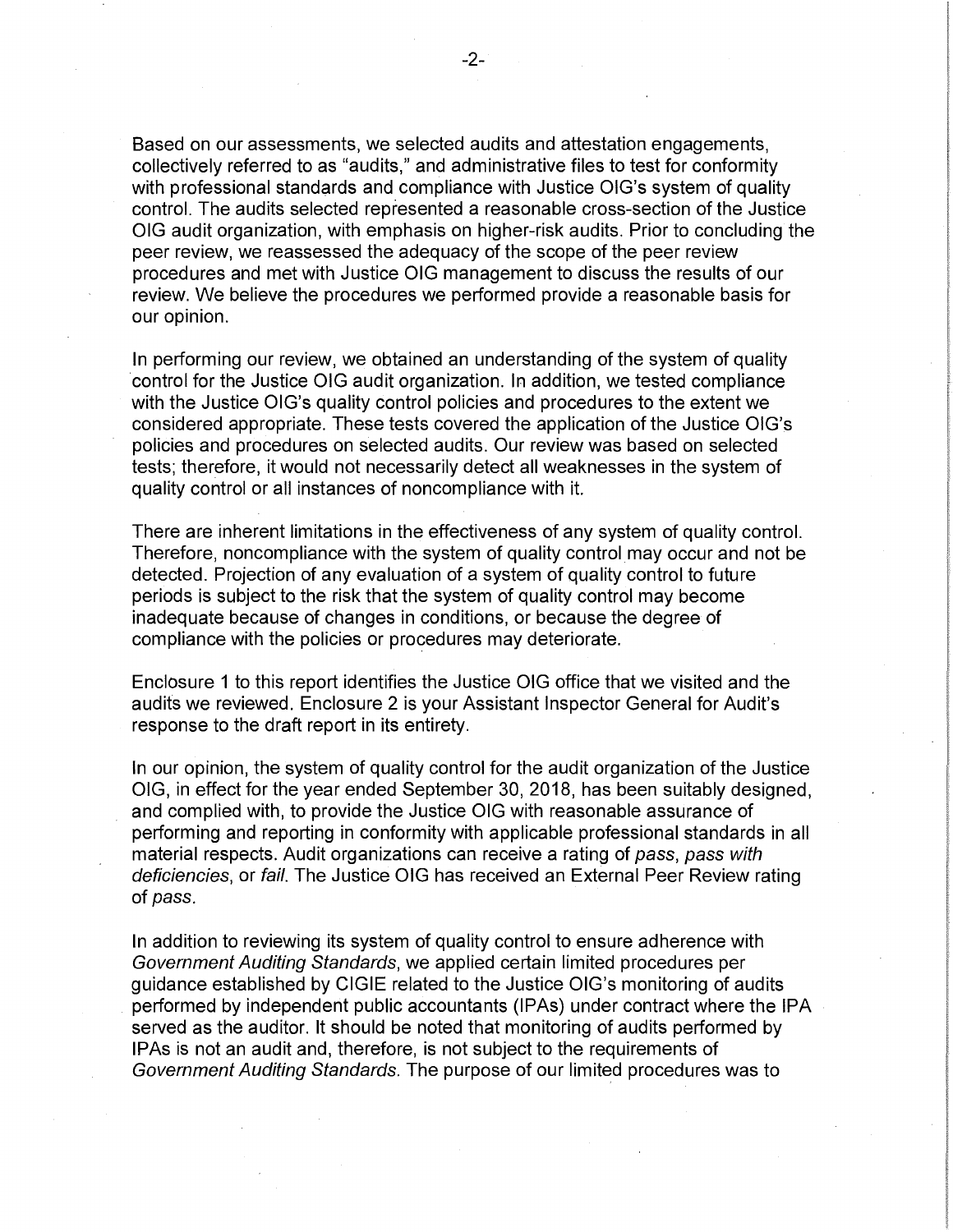determine whether Justice OIG had controls to ensure IPAs performed contracted work in accordance with professional standards. However, our objective was not to express an opinion and accordingly, we do not express an opinion, on Justice OIG's monitoring of work performed by IPAs.

Sincerely,

abl 19

Scott S. Dahl Inspector General

Enclosures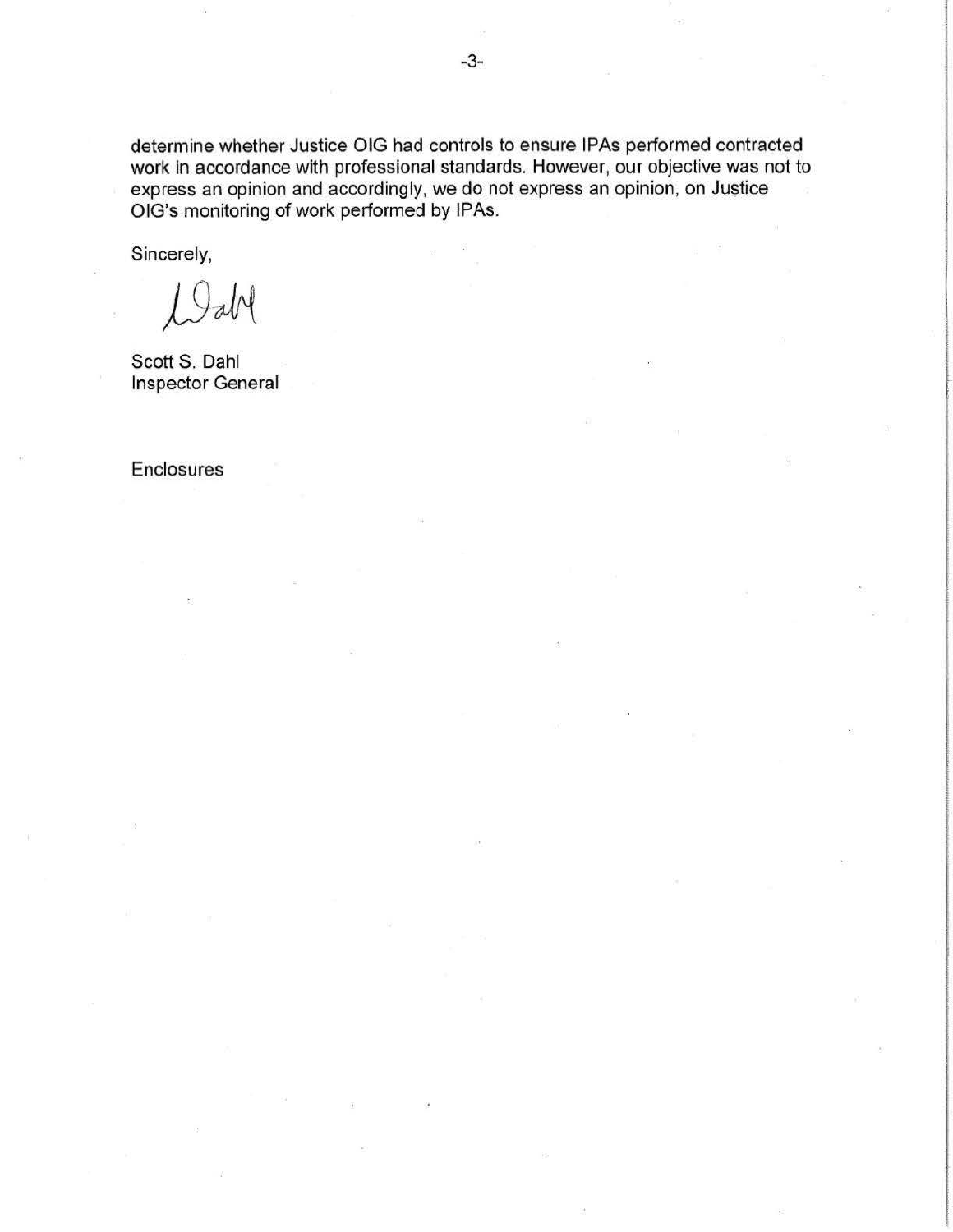### **Scope and Methodology**

We tested compliance with the Justice OIG audit organization's system of quality control to the extent we considered appropriate. These tests included a review of 11 of 72 audit reports issued during the period October 1, 2017, through September 30, 2018. We also reviewed the internal quality control reviews performed by the Justice OIG.

In addition, we reviewed the Justice OIG's monitoring of audits performed by IPAs where the IPA served as the auditor during the period October 1, 2017, through September 30, 2018. During the period, the Justice OIG contracted for the audit of its Department's Fiscal Year 2017 financial statements. Justice OIG also contracted for certain FISMA audits that were to be performed in accordance with Government Auditing Standards.

We visited the Justice OIG headquarters in Washington, DC.

| <b>Report No.</b> | <b>Report Date</b> | <b>Report Title</b>                                    |
|-------------------|--------------------|--------------------------------------------------------|
| $18 - 14$         | 02/14/2018         | Audit of the Department of Justice's Effort to Address |
|                   |                    | Patterns or Practices of Police Misconduct and         |
|                   |                    | Provide Technical Assistance on Accountability         |
|                   |                    | <b>Reform to Police Departments</b>                    |
| $18 - 18$         | 03/13/2018         | Audit of the Department of Justice Grant Award         |
|                   |                    | <b>Closeout Process</b>                                |
| GR-50-18-004      | 03/26/2018         | Audit of the Office of Justice Programs Office of      |
|                   |                    | Victims of Crime Victim Assistance Grants Awarded      |
|                   |                    | to the Missouri Department of Public Safety, Jefferson |
|                   |                    | City, Missouri                                         |
| $18 - 19$         | 03/28/2018         | Audit of the Drug Enforcement Administration's         |
|                   |                    | Aviation Support Services Contract with L3 Vertex      |
|                   |                    | Aerospace                                              |
| $18 - 20$         | 03/29/2018         | Audit of the United States Marshals Service Judicial   |
|                   |                    | <b>Security Division's Court Security Officers</b>     |
|                   |                    | <b>Procurement Process</b>                             |

# **Table 1: Reviewed Audits Performed by Justice OIG**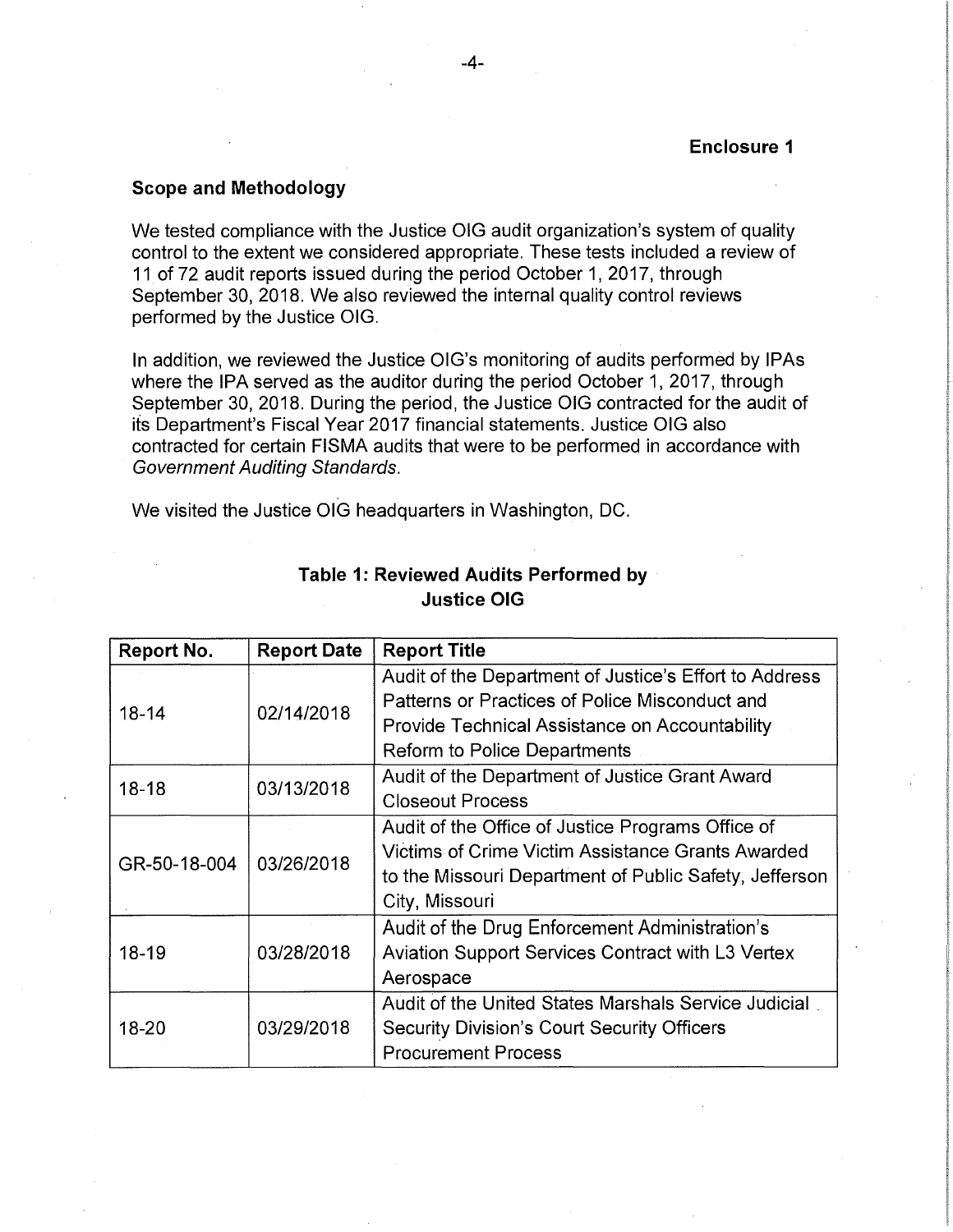| $18 - 29$    | 05/11/2018 | Examination of the U.S. Department of Justice's       |
|--------------|------------|-------------------------------------------------------|
|              |            | Fiscal Year Compliance under the Improper             |
|              |            | Payments Elimination and Recovery Act of 2010         |
| GR-90-18-004 | 08/22/2018 | Audit of the Compliance with Standards Governing      |
|              |            | Combined DNA Index System Activities at the San       |
|              |            | Diego Sheriff's Department Regional Crime             |
|              |            | Laboratory, San Diego, California                     |
| $18 - 30$    | 09/13/2018 | Audit of the Federal Bureau of Prisons' Residential   |
|              |            | Reentry Center Contracts Awarded to Reynolds &        |
|              |            | Associates, Inc., Washington, D.C.                    |
| 18-33        | 09/25/2018 | Audit of the United States Marshal Service's Controls |
|              |            | over Weapons, Munitions, and Explosives               |

# **Table 2: Reviewed Monitoring Files of Justice OIG** . **for Contracted Audits**

| Report No. | <b>Report Date</b> | <b>Report Title</b>                               |
|------------|--------------------|---------------------------------------------------|
| $18-02$    | 12/19/2017         | Audit of the U.S. Department of Justice Annual    |
|            |                    | <b>Financial Statements Fiscal Year 2017</b>      |
| 18-09      | 01/29/2018         | Audit of the Bureau of Alcohol, Tobacco, Firearms |
|            |                    | and Explosives' Information Security Program      |
|            |                    | Pursuant to the Federal Information Security      |
|            |                    | Modernization Act of 2014 Fiscal Year 2017        |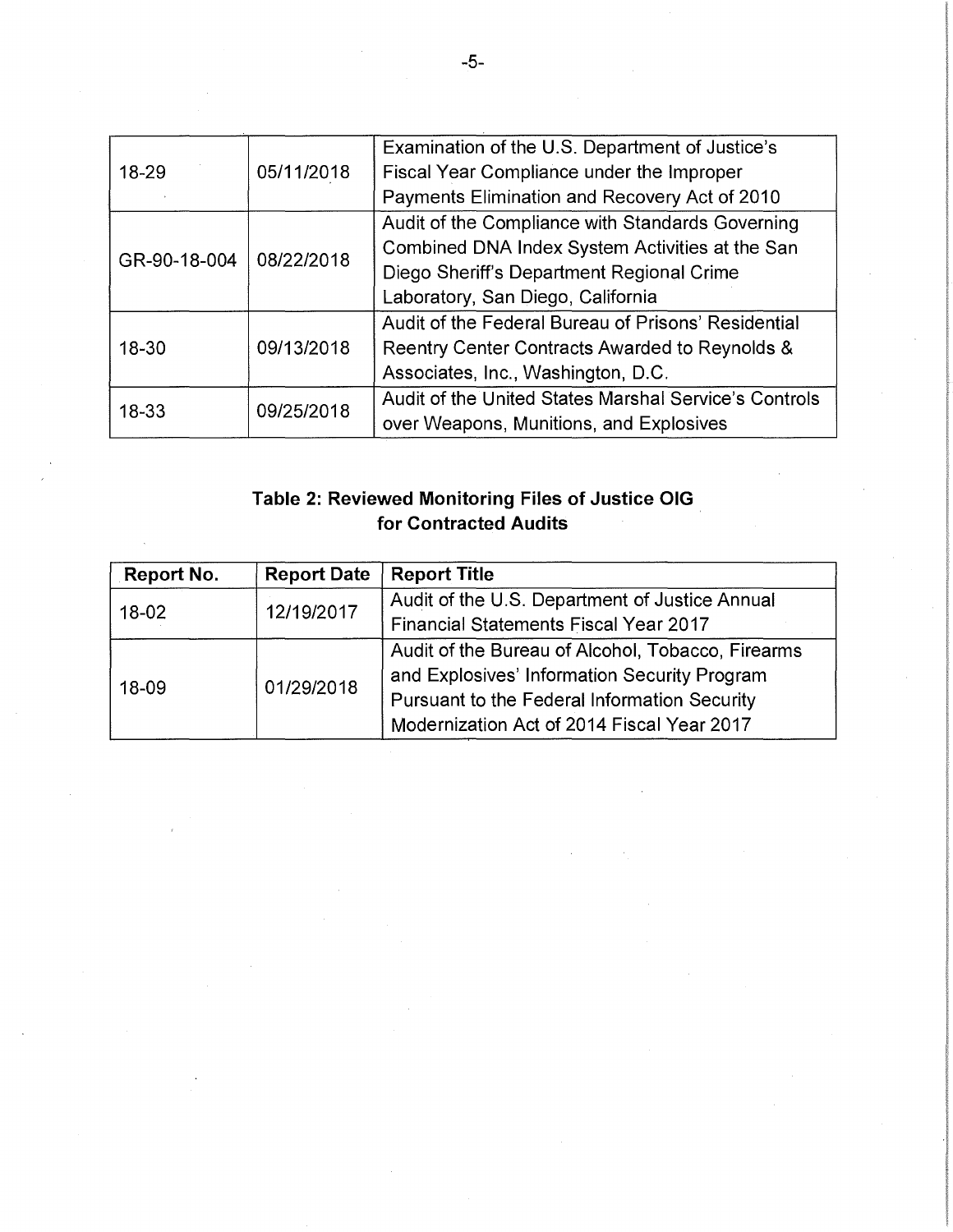### **Enclosure 2**

## **Justice OIG's Response to the Report**

U.S. Department of Justice Office of the Inspector General March 2l, 2019 Mr. Elliot P. Lewis Assistant Inspector General for Audit U. S. Department of Labor Office of Inspector General Room S -5512 200 Constitution Avenue, N.W . Washington, D.C. 20210 Dear Mr. Lewis, Thank you for the opportunity to review the draft *System Review Report*  · on *the U. S. Department of* Justice's *Office of the Inspector General* Audit *Organization for the Year Ended September 30, 2018.* We acknowledge that your office assigned a peer review rating of *pass* to our system of quality control, and huve no comments to offer on the draft report. We appreciate the courtesy and professionalism of your staff in the conduct of this important system review. Their observations and suggestions were insightful and helpful, and we are grateful for their efforts to successfully complete the review on-time, despite the challenges posed by the recent furlough . Sincerely, Jason R. Malmstrom Assistant Inspector General for Audit U. S. Department of Justice Office of the Inspector General cc: Mark L. Hayes Deputy Assistant Inspector General for Audit U. S. Department of Justice Office or the Inspector General